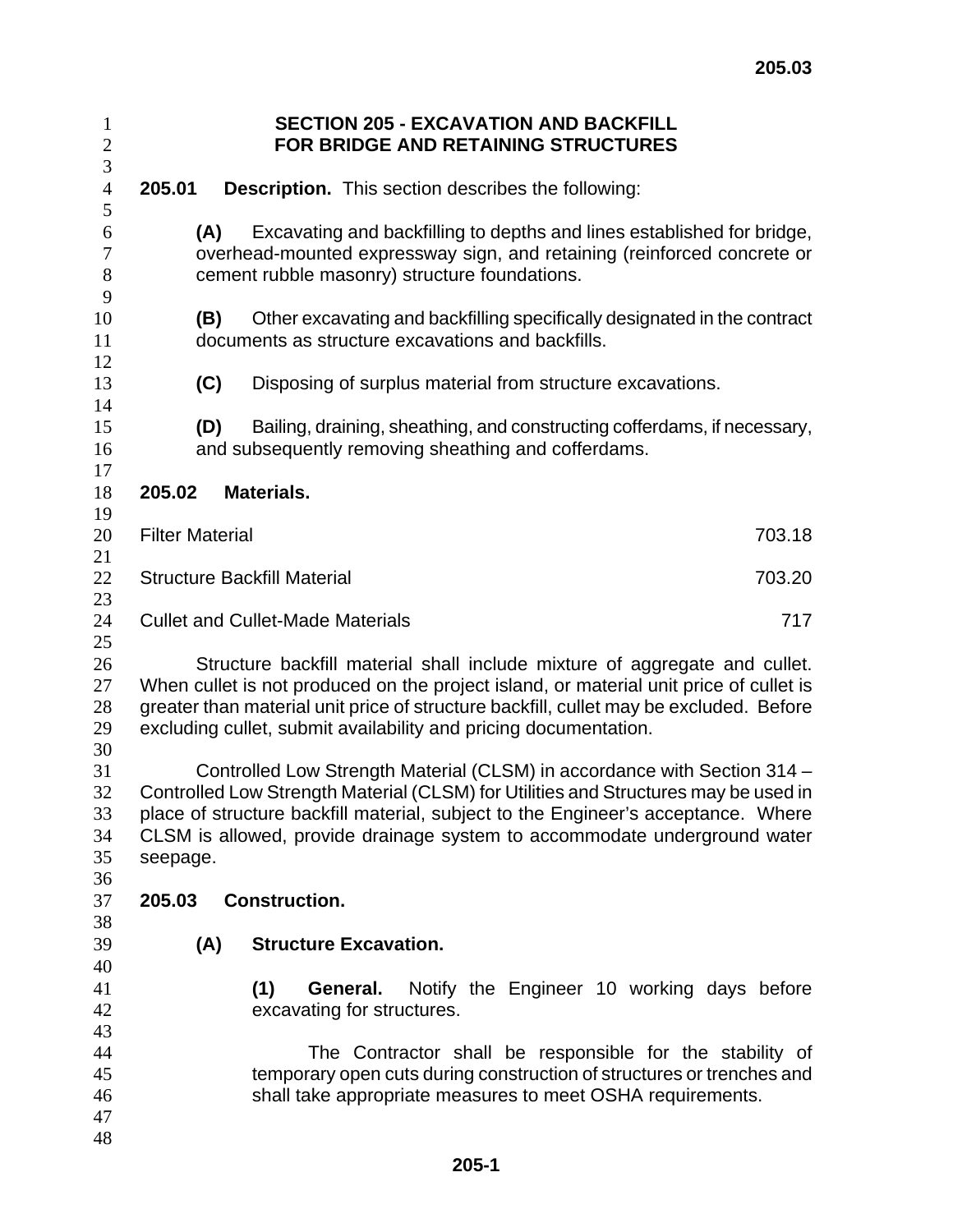In structure excavation operations, do not disturb ground below elevations indicated in the contract documents. If ground below elevations indicated in the contract documents is disturbed, excavate disturbed ground until undisturbed ground is reached. Backfill this area with Class D concrete until required foundation elevation is reached. Keep foundation excavation dry by draining, bailing, pumping, driving sheathings; or by constructing cofferdams and cribs. When material from excavation does not meet quality requirements specified for backfill in accordance with Subsection 205.02 - Materials, furnish conforming material, as required. Deposit remaining structure excavation material that is not used as structural backfill, in roadway embankments in accordance with Subsection 203.03(B)(1) – Selected Material. Dispose of surplus selected material in accordance with Subsection 203.03(B)(3) – Surplus Selected Material. **(2) Cofferdams.** Construct cofferdams for foundation construction to depths well below bottom of footings to ensure stability and to adequate heights to seal off all water. Brace well and make as watertight as necessary for proper performance of work that must be conducted inside cofferdam. Provide interior cofferdam dimensions so as to give sufficient clearance for driving piles, constructing forms, and when not placing seal, permitting pumping from outside the forms. When clearance indicated in the contract documents between outside line of footings and piles, or interior walls or surfaces are insufficient to permit pile driving or form building, the Contractor may enlarge cofferdams to provide sufficient clearance. The Engineer will consider enlargement exceeding one foot outside footing dimensions indicated in the contract documents as being for the sole purpose of expediting work of the Contractor and of no value to the State. The Engineer will not include for payment, excavation and backfill that exceed described limits. Correct or enlarge cofferdams that are tilted or moved out of position during the process of sinking. Conduct such work at no increase in contract price or contract time. 90 In tidal waters or in streams at a time of probable flood, vent cofferdam walls at low water elevation to ensure equal hydrostatic head both inside and outside of cofferdam during pouring and setting of seals. Shoring in cofferdams that will induce stress, shock, or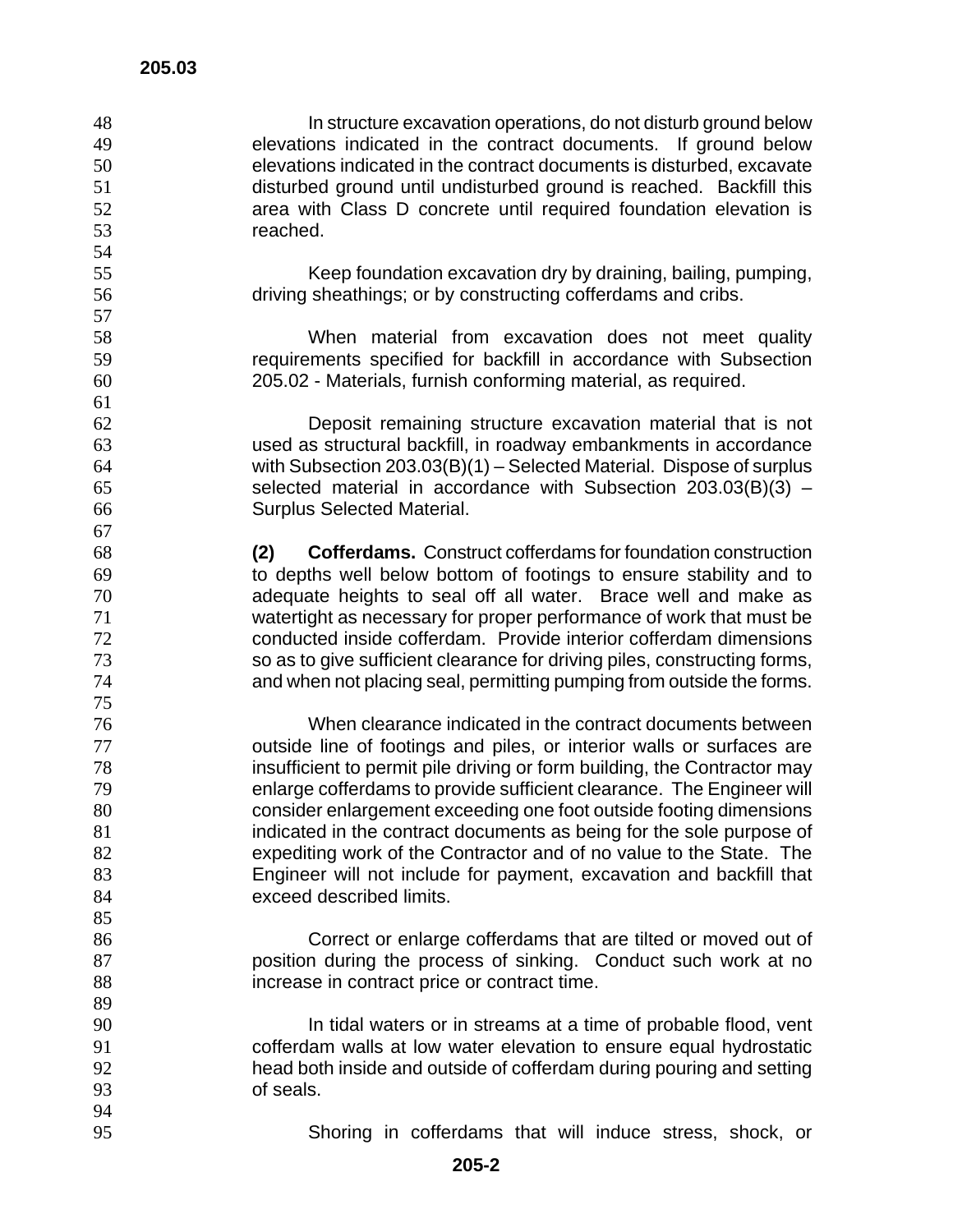vibration in the permanent structure will not be allowed. When permitted, cross struts or bracing may extend through foundation concrete. Such struts or bracing below low water will be 100 allowed to remain in place. Remove struts or bracing above low water. Fill volume with concrete of the same mix as that specified for 102 surrounding concrete. **If requested by the Engineer, submit drawings and design** calculations, signed by Hawaii Licensed Structural Engineer, showing proposed method of cofferdam construction and other details left open to the Contractor's choice or not fully indicated in the contract 108 documents for substructure work. After completion of structure, remove cofferdams, including sheathing and bracing, to a depth of 1 foot below streambed. Remove cofferdams in a manner that will not disturb or damage finished concrete or masonry. **(3) Foundation Treatment.** When footing concrete or masonry is to rest upon rock, fully uncover rock and remove rock surface to a depth sufficient to expose sound rock. Roughly level rock surface or 118 cut to steps; and roughen rock surface. Grout seams in rock under pressure. The Engineer will pay cost in accordance with Subsection 104.02 - Changes. While excavating for non-pile foundations where footing concrete or masonry is to rest on an excavated surface other than rock, do not disturb excavation bottom. Remove foundation material 126 to final grade immediately prior to placing concrete or masonry. Complete driven pile foundation excavation to footing bottom before driving piles therein. Remove excess materials remaining in 130 the excavation, after pile driving, to footing bottom elevation. **In pile foundations, excavating a sufficient distance below** footing bottom will be allowed, as indicated in the contract documents, at no increase in contract price or contract time. When ground surface has risen above plan grade after pile driving, remove surplus material at no increase in contract price or contract time. When ground surface is below plan grade after pile driving, backfill and compact to plan grade with acceptable material, at no increase in **contract price or contract time. (4) Inspection.** When the Engineer needs to determine character of foundation material, excavate test pits, drill test borings, and perform foundation bearing tests in accordance with Section 211 -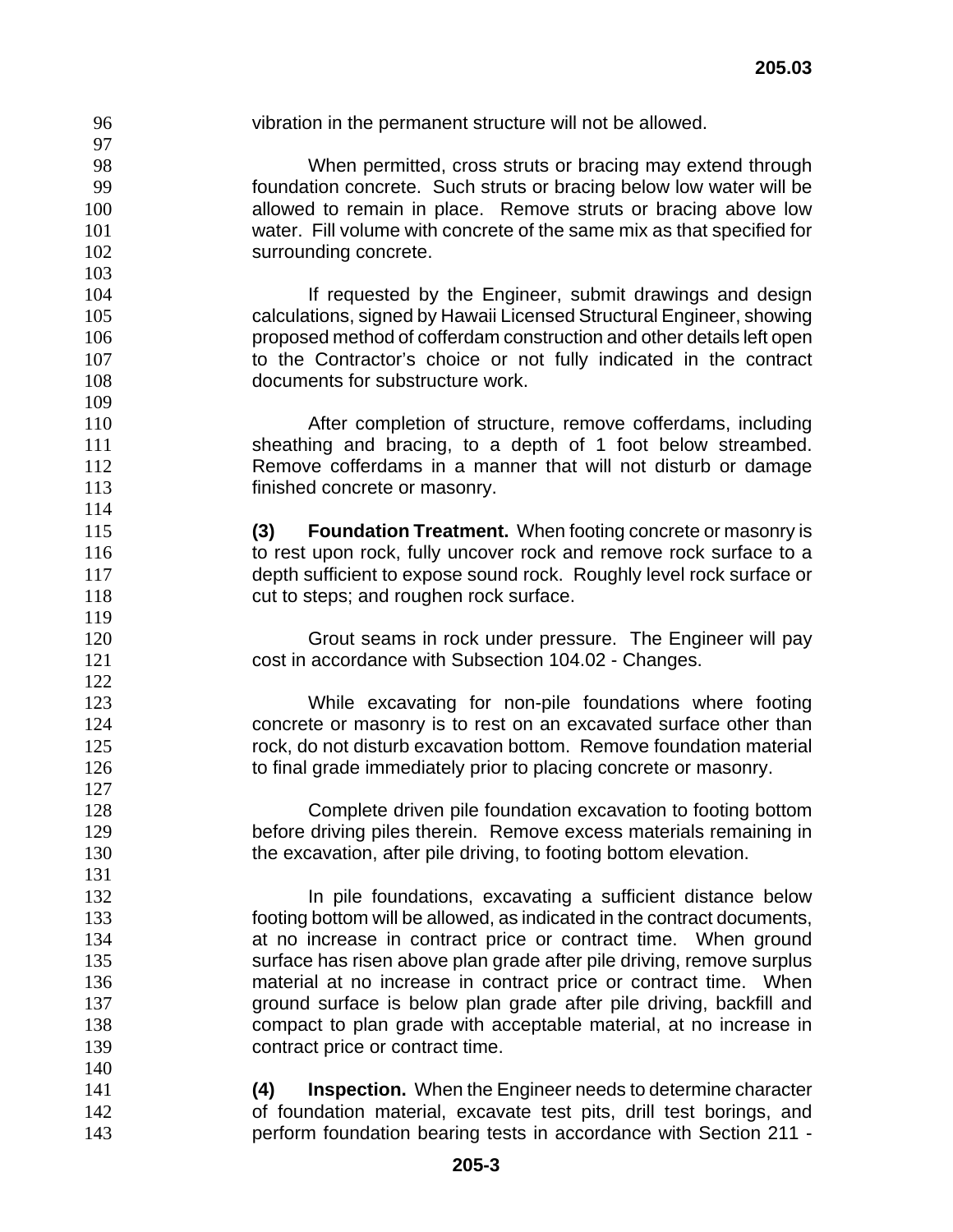Exploratory Work at Structure Footing. When structure excavation to foundation grade is completed, request that the Engineer inspect and accept foundation elevation and character before placing concrete or masonry and reinforcing steel in 149 the footing. **(B) Structure Backfill.** Place structure backfill material A behind bridge abutments, wingwalls, and retaining walls. Do not deposit fill material against back of concrete abutments, piers, concrete retaining walls, and foundations until test samples indicate that concrete has developed strength required in Subsection 503.03(E) - Loading. Cure test samples under conditions similar to those affecting the structure. Continue backfilling so that excessive unbalanced loads are not introduced against the structure. When spreading and compacting backfill, do not operate heavy equipment closer to abutment or retaining walls, than a distance equal to the height of backfill above top of footing. Compact area remaining, in layers not more than 4 inches in compacted thickness, with power-driven hand tampers suitable for material being compacted. Place backfill material in uniform horizontal layers not exceeding 8 inches in loose thickness, before compaction. Moisten and compact each layer of backfill until relative compaction of not less than 95 percent is achieved in accordance with Subsection 203.03(C)(2) – Relative Compaction Test. The Engineer may reduce 95 percent compaction requirement in situations where such compaction is not feasible. When the Engineer cannot use field density test, compact each layer of backfill with vibratory or other accepted equipment on granular backfill material. Compaction of backfill material by ponding or jetting will not be allowed. When required, place sufficient fill at bridges ahead of other grading operations to permit public traffic to cross. Compact structure backfill in the following areas to a relative compaction of not less than 90 percent: **(1)** Footings for slope protection, slope paving, and aprons. **(2)** Retaining walls, except portions under surfacing, and crib walls.